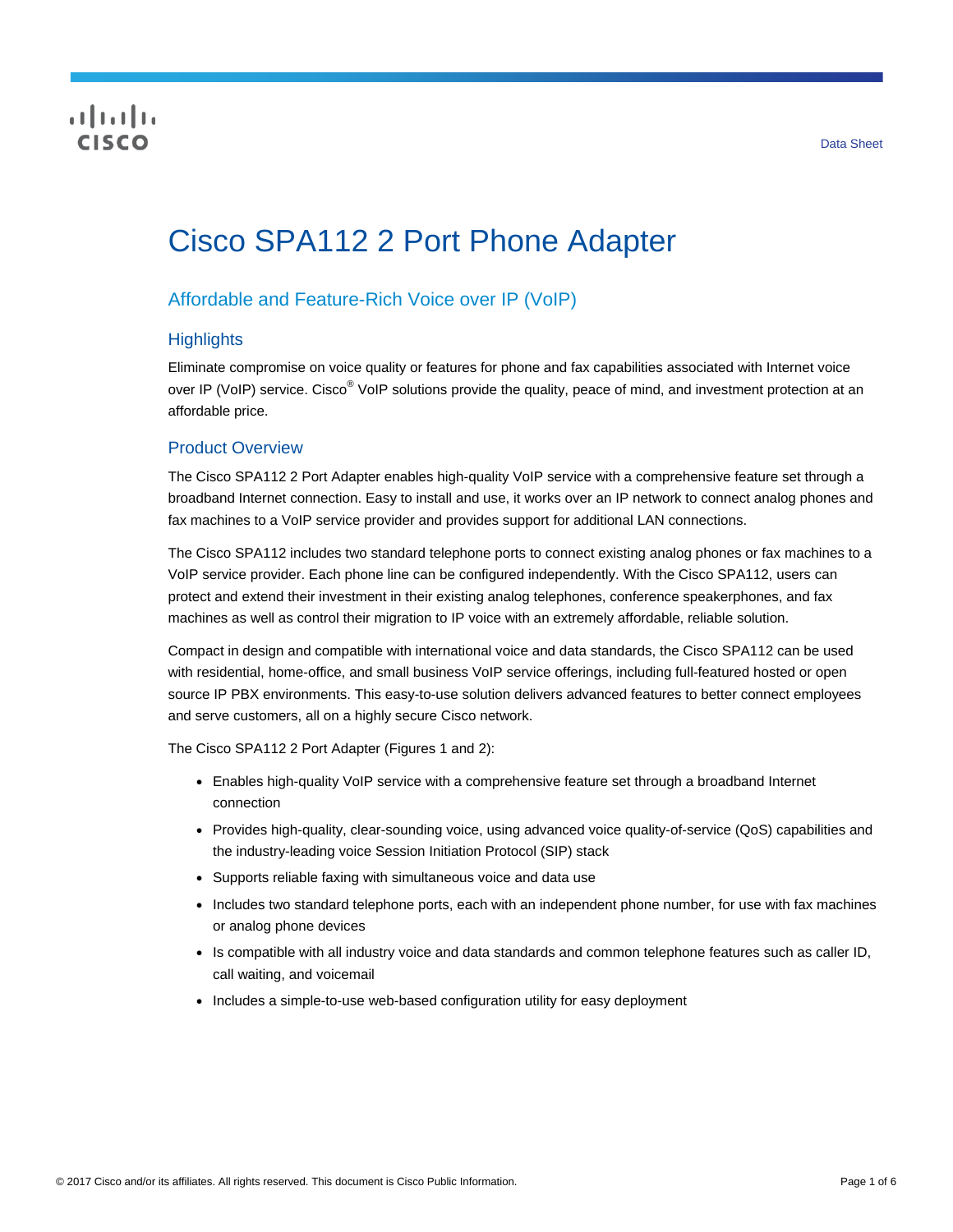

**Figure 2.** Ports on Cisco SPA112 ATA 2 Port Adapter



#### Features and Benefits

The Cisco SPA112 provides an easy-to-use VoIP solution that offers:

- **Toll-quality voice and carrier-class feature support:** The Cisco SPA112 delivers clear, high-quality voice communication under a variety of network conditions. Excellent voice quality in challenging, changeable IP network environments is made possible through the advanced implementation of standard voice coding algorithms. The Cisco SPA112 is interoperable with common telephony equipment such as fax, voicemail, private branch exchanges (PBXs) and key telephone systems (KTSs), and interactive voice response systems.
- **Large-scale deployment and management:** The Cisco SPA112 enables service providers to provide customized services to their subscribers. It can be remotely provisioned and supports dynamic, in-service software upgrades. A highly secure profile upload saves providers the time and expense of managing and preconfiguring or reconfiguring customer premises equipment (CPE) for deployment.
- **Outstanding security:** The Cisco SPA112 supports highly secure, encryption-based methods for communication, provisioning, and servicing.
- **Compact size:** Designed for small spaces, the Cisco SPA112 can be installed as a desktop unit or mounted on a wall.
- **Comprehensive feature set:** The standards-based Cisco SPA112 is compatible with Internet VoIP provider features such as caller ID, call waiting, voicemail, call forwarding, distinctive ring, and much more to provide a complete, affordable, and highly reliable solution for high-quality VoIP.
- **Easy installation and changes:** The web-based configuration utility enables quick deployment and easy changes.
- **Investment protection:** Businesses that are growing rapidly can use the solution with other Cisco Unified Communications solutions, providing industry-leading investment protection.
- **Peace of mind:** Cisco solutions deliver the solid reliability you expect from Cisco. All solution components have been rigorously tested to help ensure easy setup, interoperability, and performance.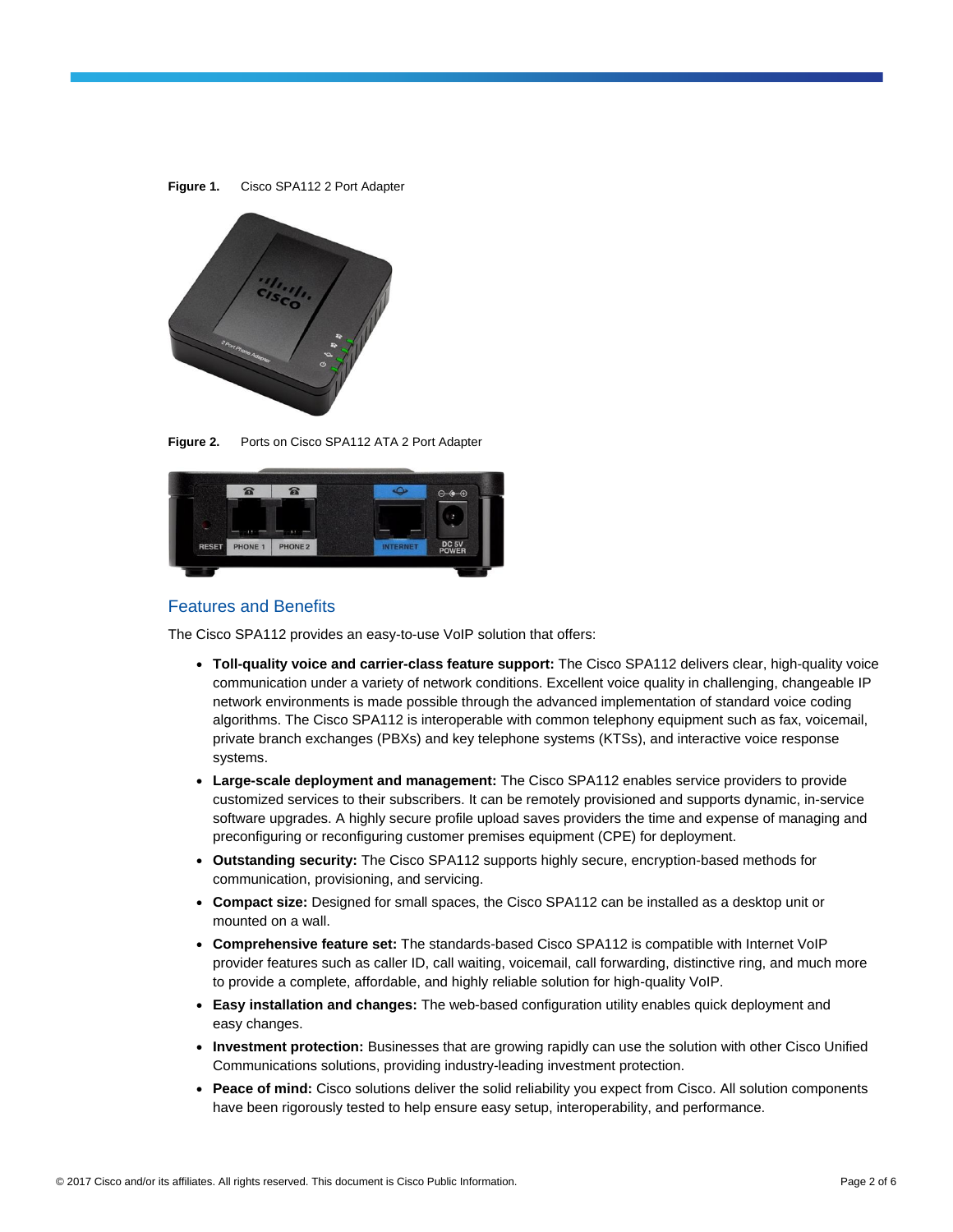Table 1 lists the specifications for the Cisco SPA112 2 Port Adapter.

| <b>Product Specifications</b><br>Table 1. |  |
|-------------------------------------------|--|
|-------------------------------------------|--|

| <b>Specifications</b>                                                                                                                                                                                                                                | <b>Description</b>                                                                                                                                                                                                                                                                                                                                                                                                                                                                                                                                                                                                                                                                                                                                                                                                                                                                                                                                      |  |  |
|------------------------------------------------------------------------------------------------------------------------------------------------------------------------------------------------------------------------------------------------------|---------------------------------------------------------------------------------------------------------------------------------------------------------------------------------------------------------------------------------------------------------------------------------------------------------------------------------------------------------------------------------------------------------------------------------------------------------------------------------------------------------------------------------------------------------------------------------------------------------------------------------------------------------------------------------------------------------------------------------------------------------------------------------------------------------------------------------------------------------------------------------------------------------------------------------------------------------|--|--|
| Note: Many specifications are programmable within a defined range or list of options. Please see the Cisco SPA100 Series Administration Guide<br>for details. The configuration profile is uploaded to the Cisco SPA112 at the time of provisioning. |                                                                                                                                                                                                                                                                                                                                                                                                                                                                                                                                                                                                                                                                                                                                                                                                                                                                                                                                                         |  |  |
| Data networking                                                                                                                                                                                                                                      | MAC address (IEEE 802.3)<br>IPv4 (RFC 791) upgradeable to IPv6 (RFC 1883)<br>Address Resolution Protocol (ARP)<br>Domain Name System (DNS) A record (RFC 1706) and SRV record (RFC 2782)<br>Dynamic Host Configuration Protocol (DHCP) client (RFC 2131)<br>Point-to-Point Protocol over Ethernet (PPoE) client (RFC 2516)<br>Internet Control Message Protocol (ICMP) (RFC 792)<br><b>TCP (RFC 793)</b><br>User Datagram Protocol (UDP) (RFC 768)<br>Real Time Protocol (RTP) (RFC 1889) (RFC 1890)<br>Real Time Control Protocol (RTCP) (RFC 1889)<br>VLAN tagging (IEEE 802.1p)<br>Simple Network Time Protocol (SNTP) (RFC 2030)<br>SIP channels support for both UDP and TCP transport                                                                                                                                                                                                                                                             |  |  |
| Voice gateway                                                                                                                                                                                                                                        | SIP <sub>v2</sub> (RFC 3261, 3262, 3263, and 3264)<br>SIP proxy redundancy: Dynamic through use of DNS SRV A records<br>Reregistration with primary SIP proxy server<br>SIP support in network address translation (NAT) networks (including Serial Tunnel [STUN])<br>Highly secure (encrypted) calling using Secure RTP (SRTP)<br>Codec name assignment<br>$G.711$ (A-law and $\mu$ -law)<br>G.726 (32 kbps)<br>G.729 A<br>Dynamic payload<br>Adjustable audio frames per packet<br>Dual-tone multifrequency (DTMF): In-band and out-of-band (RFC 2833) (SIP information)                                                                                                                                                                                                                                                                                                                                                                              |  |  |
| <b>Voice features</b>                                                                                                                                                                                                                                | Independent configurable dial plans with interdigit timers and IP dialing (1 per port)<br>Call progress tone generation<br>Jitter buffer: Adaptive<br>Frame loss concealment<br>Full-duplex audio<br>Echo cancellation (G.165 and G.168)<br>Voice activity detection (VAD)<br>Silence suppression<br>Comfort noise generation (CNG)<br>Attenuation and gain adjustments<br>Flash hook timer<br>Message waiting indicator (MWI) tones<br>Visual messaging waiting indicator (VMWI) using frequency shift keying (FSK)<br>Polarity control<br>Hook flash event signaling<br>Caller ID generation (name and number): Bellcore, DTMF, and European Telecommunications Standards<br>Institute (ETSI)<br>Streaming audio server: Up to 4 sessions<br>Music on hold<br>Call waiting, call waiting and caller ID<br>Caller ID with name and number<br>Caller ID blocking<br>Selective and anonymous call rejection<br>Call forwarding: No answer, busy, and all |  |  |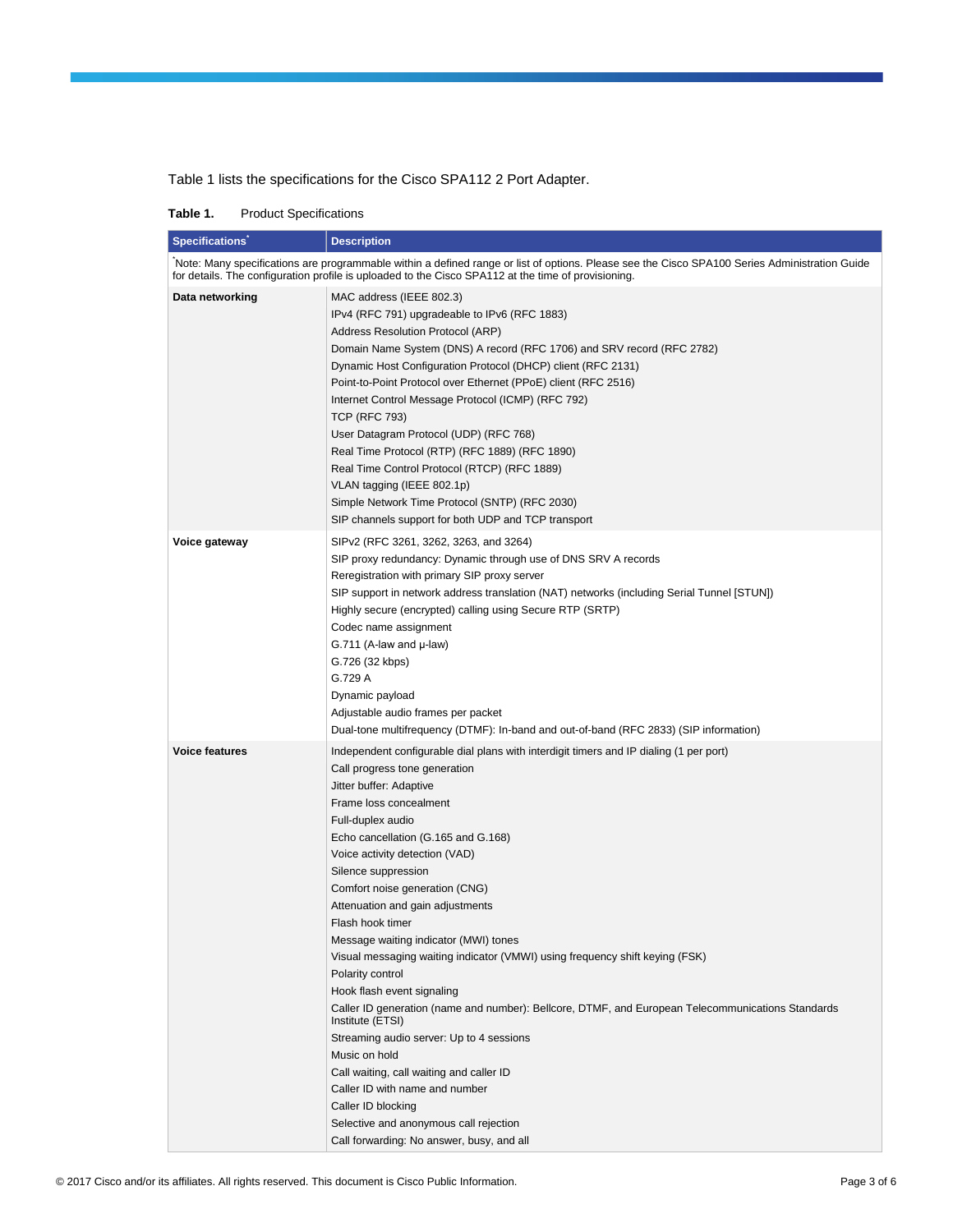| <b>Specifications</b>                | <b>Description</b>                                                                                             |
|--------------------------------------|----------------------------------------------------------------------------------------------------------------|
|                                      | Do not disturb                                                                                                 |
|                                      | Call transfer, call return, and call back on busy                                                              |
|                                      | Three-way conference calling with local mixing                                                                 |
|                                      | Per-call authentication and associated routing                                                                 |
|                                      | Call blocking with toll restriction                                                                            |
|                                      | Distinctive ringing: Calling and called number                                                                 |
|                                      | Off-hook warning tone                                                                                          |
|                                      | Advanced inbound and outbound call routing                                                                     |
|                                      | Hotline and warmline calling                                                                                   |
|                                      | Long silence (configurable time setting) silence threshold                                                     |
|                                      | Disconnect tone (for example, reorder tone)                                                                    |
|                                      | Configurable ring frequency                                                                                    |
|                                      | Ring validation time setting                                                                                   |
|                                      | Tip and ring voltage adjustment setting                                                                        |
|                                      | Ring indication delay setting                                                                                  |
| <b>Fax capability</b>                | Fax tone detection pass-through                                                                                |
|                                      | Fax pass-through using G.711                                                                                   |
|                                      | Real-time fax over IP using T.38 fax relay (T.38 support is dependent on fax machine and network and transport |
|                                      | resilience)                                                                                                    |
| <b>Security</b>                      | Password-protected system reset to factory default                                                             |
|                                      | Password-protected administrator and user access authority                                                     |
|                                      | Provisioning, configuration, and authentication                                                                |
|                                      | HTTPS with factory-installed client certificate                                                                |
|                                      | HTTP digest: Encrypted authentication using MD5 (RFC 1321)                                                     |
|                                      | Up to 256-bit Advanced Encryption Standard (AES) encryption<br>SIP Transport Layer Security (TLS)              |
|                                      |                                                                                                                |
| Provisioning,<br>administration, and | Web browser administration and configuration using integral web server                                         |
| maintenance                          | Telephone keypad configuration with interactive voice prompts                                                  |
|                                      | Automated provisioning and upgrade using HTTPS, HTTP, and Trivial File Transfer Protocol (TFTP)<br>TR-069      |
|                                      | Asynchronous notification of upgrade availability using Notify                                                 |
|                                      | Nonintrusive, in-service upgrades                                                                              |
|                                      | Report generation and event logging                                                                            |
|                                      | Statistics in Bye message                                                                                      |
|                                      | Debug server records and syslog: Per-line configurable web browser                                             |
|                                      | Ping and traceroute diagnostics                                                                                |
|                                      | Configuration management: Backup and restore                                                                   |
|                                      | Support for Bonjour                                                                                            |
| <b>Physical interfaces</b>           | 1 WAN 100BASE-T RJ-45 Ethernet Port (IEEE 802.3)                                                               |
|                                      | 2 RJ-11 FXS phone ports for analog circuit telephone device (tip and ring)                                     |
|                                      | Reset button                                                                                                   |
| Subscriber line interface            | Ring voltage: 40-90 Vpk configurable                                                                           |
| circuit (SLIC)                       | Ring frequency: 20-25 Hz                                                                                       |
|                                      | Ring waveform: trapezoidal                                                                                     |
|                                      | Maximum ringer load: 5 ringer equivalence numbers (RENs)                                                       |
|                                      | On-hook voltage (tip and ring): -46 to -56V                                                                    |
|                                      | Off-hook current: 18-25 mA                                                                                     |
|                                      | Terminating impedance: 600 ohm resistive or 270 ohm + 750 ohm                                                  |
|                                      | 150 nF complex impedance                                                                                       |
|                                      | Frequency response: 300-3400 Hz                                                                                |
|                                      | Return loss (600 ohm, 300-3400 Hz): up to 20 dB                                                                |
|                                      | Insertion loss (1 Vrms at 1 kHz): 3-4 dB                                                                       |
|                                      | Total harmonic distortion (THD) (350 mV peak at 300 Hz): up to 3%                                              |
|                                      | Idle channel noise: 72 dB (typical)                                                                            |
|                                      | Longitudinal balance: 55 dB (typical)                                                                          |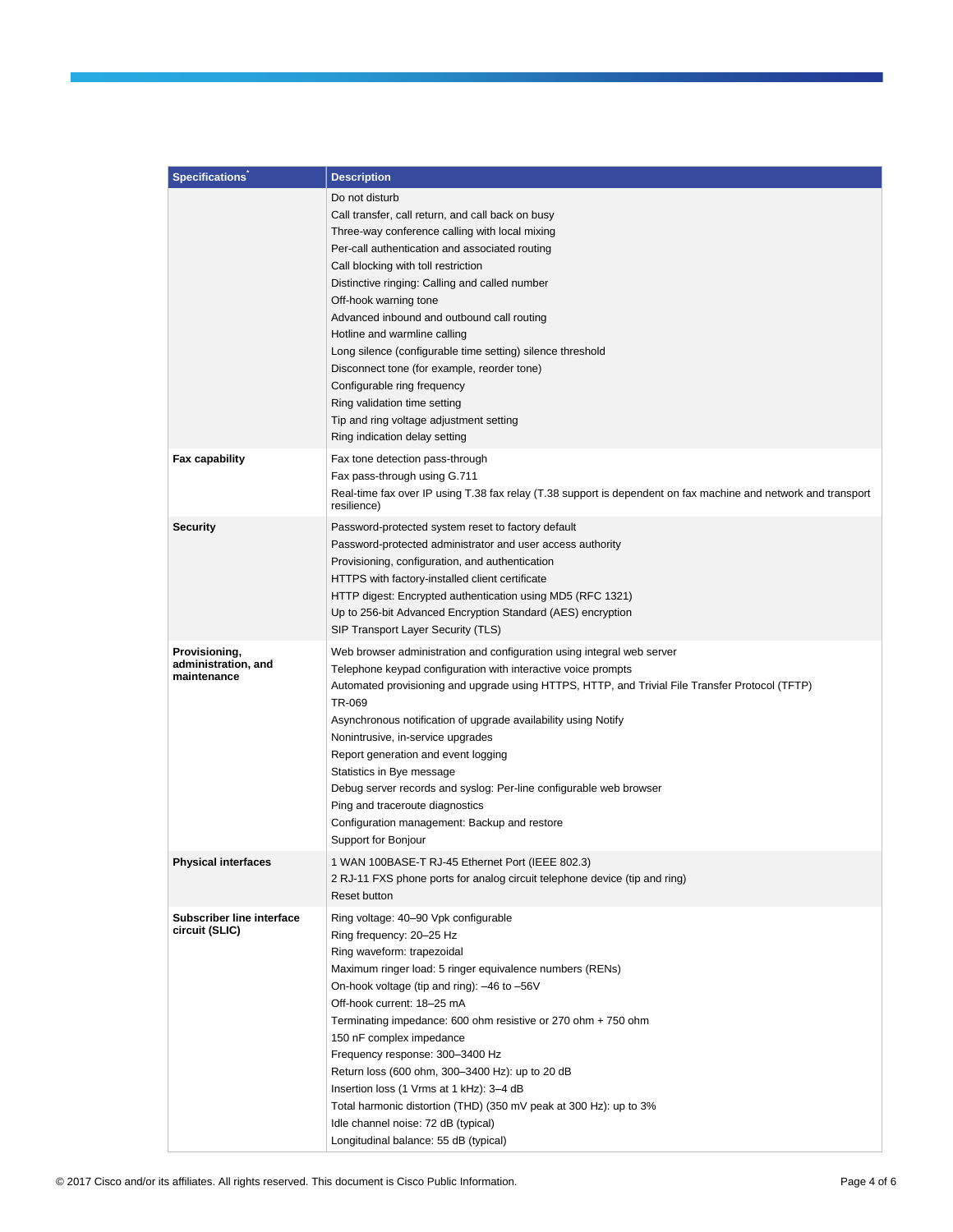| Specifications <sup>®</sup>      | <b>Description</b>                                                                                                                                                                  |
|----------------------------------|-------------------------------------------------------------------------------------------------------------------------------------------------------------------------------------|
|                                  | Off-hook threshold (line seizure): Rdc < 1000 ohm<br>On-hook threshold (line release): Rdc >10000 ohm<br>Rdc DC supervisory range: Rdc > 450 ohm                                    |
| <b>Regulatory compliance</b>     | FCC (Part 15 Class B), CE, ICES-003, A-Tick certification, Restriction of Hazardous Substances (RoHS), and UL                                                                       |
| Power supply                     | DC input voltage: 5V DC at 2.0A maximum<br>Power consumption: 5W<br>Switching type (100-240V) automatic<br>Power adapter: 100-240V and 50-60 Hz (26-34 VA) AC input, with 1.8m cord |
| <b>Indicator lights and LEDs</b> | Phone 1, phone 2, Internet, and power                                                                                                                                               |
| <b>Documentation</b>             | Quick Start Guide<br>Administration Guide (available online)<br>Provisioning Guide (available online)                                                                               |
| <b>Environmental</b>             |                                                                                                                                                                                     |
| Dimensions (W x H x D)           | 3.98 x 3.98 x 1.10 in. (101 x 101 x 28 mm)                                                                                                                                          |
| Unit weight                      | 5.40 oz (153 g)                                                                                                                                                                     |
| <b>Operating temperature</b>     | 32 to 113°F (0 to 45°C)                                                                                                                                                             |
| Storage temperature              | $-77$ to 158°F (-25 to 70°C)                                                                                                                                                        |
| <b>Operating humidity</b>        | 10 to 90% noncondensing                                                                                                                                                             |
| Storage humidity                 | 10 to 90% noncondensing                                                                                                                                                             |
| <b>Package Contents</b>          | Cisco SPA112 2 Port Phone Adapter<br>5V/2A power adapter<br>6-ft (1.83m) Ethernet cable<br>Quick Start Guide<br>CD with documentation, including license and warranty               |
| <b>Product Warranty</b>          | 1-year limited hardware warranty with return-to-factory replacement and 90-day limited software warranty                                                                            |

## Cisco Small Business Support Service for the Cisco SPA112 2 Port Adapter

The Cisco Small Business Support Service provides "peace of mind" coverage at an affordable price and helps you get the most value from your Cisco Small Business solution. This device-level, subscription-based service includes software upgrades and updates, extended access to the Cisco Small Business Support Center, and next-businessday hardware replacement as necessary. It also provides community-based support to enable small businesses to share knowledge and collaborate using online forums and wikis to help boost business efficiency, identify and reduce risks, and serve customers better.

#### For More Information

For more information about Cisco Small Business solutions, visi[t http://www.cisco.com/go/smallbusiness.](http://www.cisco.com/go/smallbusiness) For more information about the Cisco SPA 100 Series, visi[t http://www.cisco.com/go/gateways](http://www.cisco.com/go/gateways) or contact your local Cisco account representative.